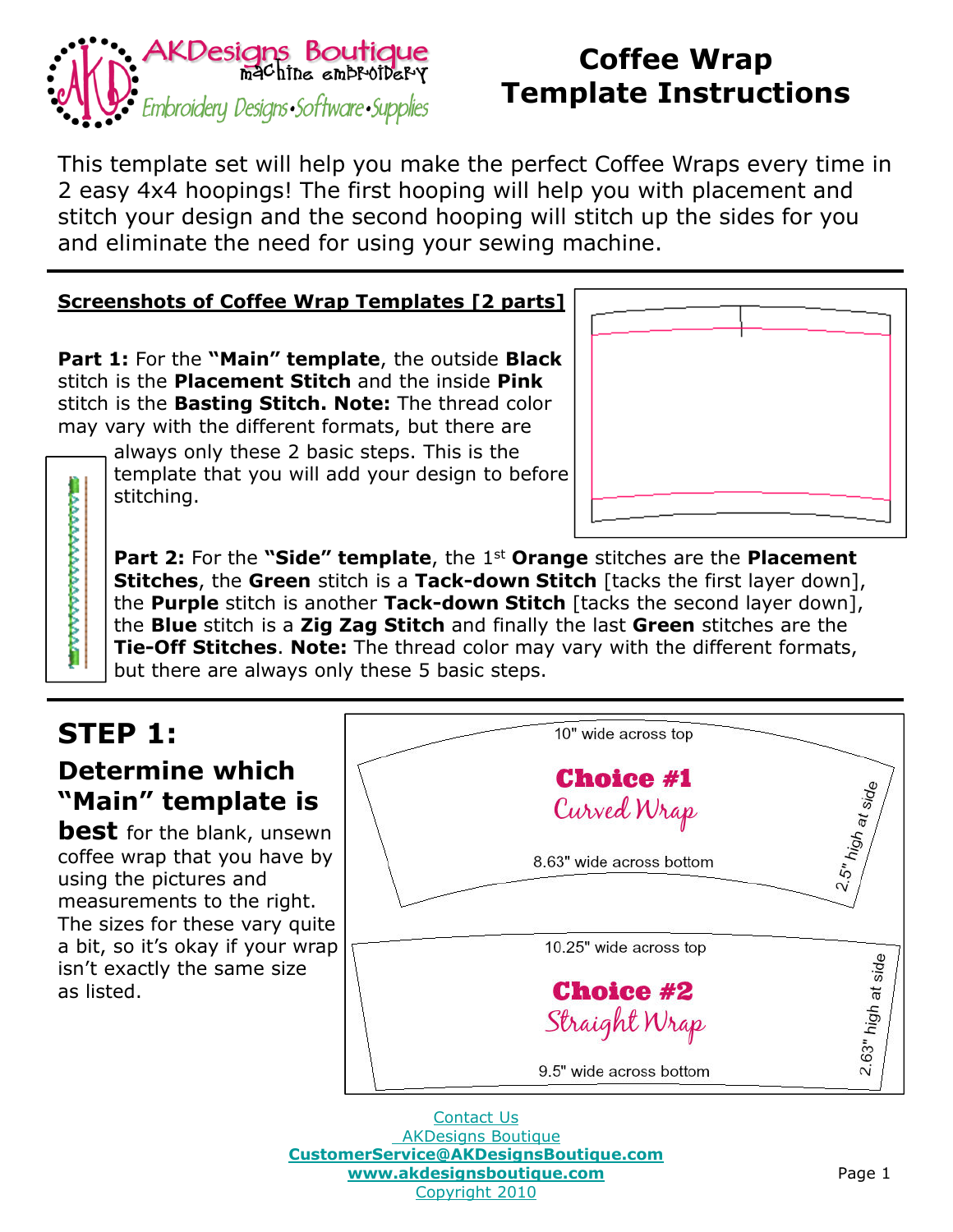

# **STEP 2:**

**Determine which "Side" template is best…**First, the sides seem to vary between 2.13" and 2.5" high, so those are the only 2 sizes I've made for now. Second, there are 3 files for each size so that you can take advantage of your hooped stabilizer! You can stitch up the sides of 1, 2 or 3 Coffee Wraps in a 4x4 hoop! Below are the file names to help you determine which you want to use:

- **2" Side**
	- **518CoffeeWrap1Side2in** 2" and 1 side
	- **518CoffeeWrap2Sides2in** 2" and 2 sides
	- **518CoffeeWrap3Sides2in** 2" and 3 sides

#### **2.5" Side**

- **518CoffeeWrap1Side2.5in** 2.5" and 1 side
- **518CoffeeWrap2Sides2.5in** 2.5" and 2 sides
- **518CoffeeWrap3Sides2.5in** 2.5" and 3 sides

# **STEP 3:**

#### **Open your Embroidery Software**

- 1. Open the "**MAIN" Coffee Wrap template** in your embroidery software.
- 2. Place/create your design anywhere inside the pink basting stitch square. **NOTE:** The Curved square is 2.1" high and the Straight square is 2.2" high. **TO BE SAFE**, take a minute to measure the middle height of your wrap to make sure that your design will not be too large even if it fits within the basting stitch boundaries.
- 3. Save the design and send it to your embroidery machine.
- 4. Send the "**SIDE" Coffee Wrap template** that you decided to use to your machine.

# **STEP 4:**

### **First Hooping & Stitch**

- 1. Hoop your tearaway stabilizer [cutaway stabilizer is not recommended].
- 2. Put hoop in machine.
- 3. Open 1st "MAIN" design on machine. Multiple Needle machines need to add a stop before the Basting Stitch.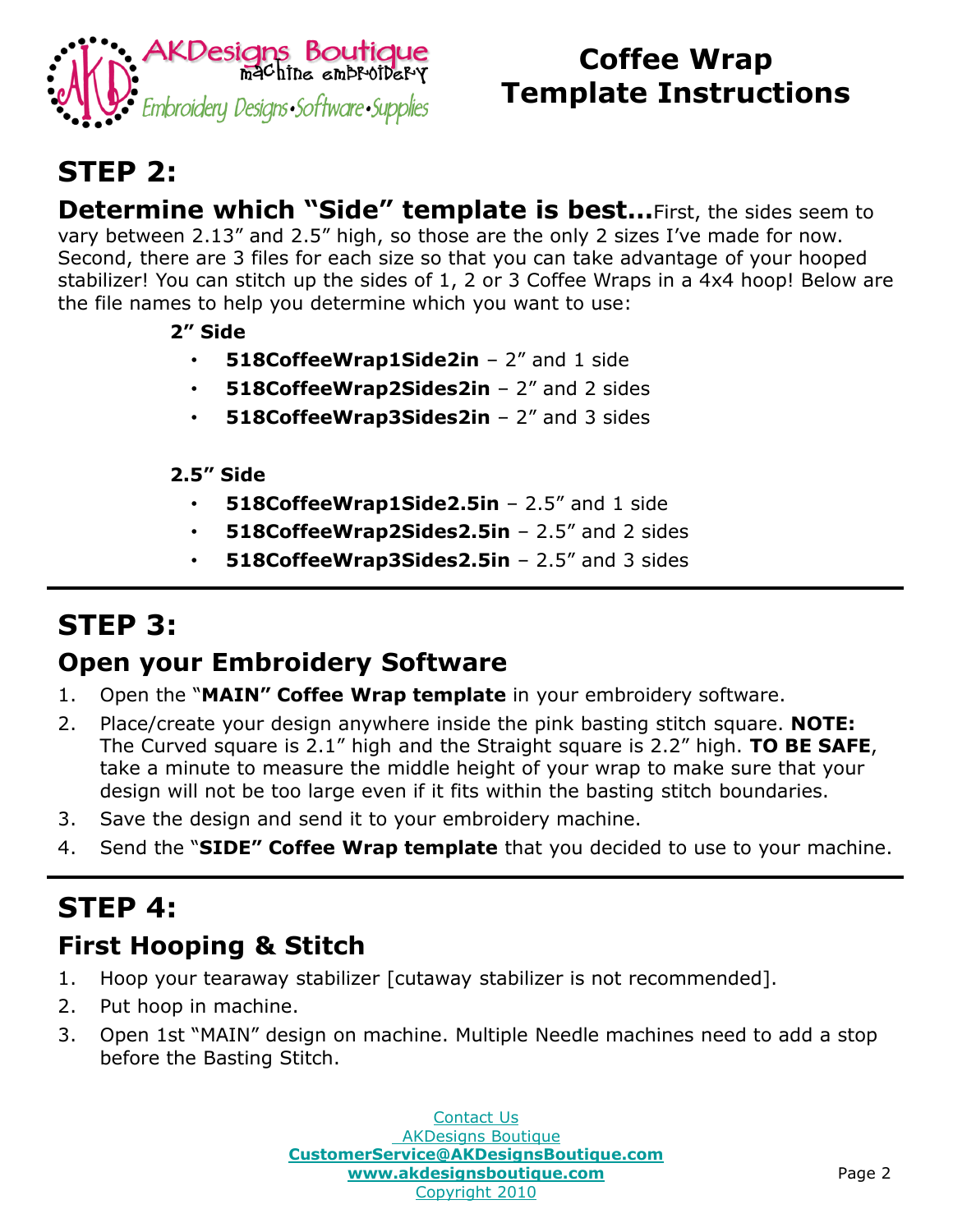

# **STEP 4 [Con't]:**

#### **First Hooping & Stitch**

- 4. Start stitching on the stabilizer only the Placement Stitch that includes a "Center Line" [black stitch in picture to left] will stitch first – you'll use this as a guideline to place your Coffee Wrap.
- 5. Take a minute to mark the Center of your Wrap [at the top] to align with the Center Line that stitched.
- 6. Spray the inside of your Wrap with a little adhesive spray. This will help keep it in place while the Basting Stitch runs.
- 7. Place Wrap sticky side down on the stabilizer and make sure to center it inside the upper and lower Placement Stitches [shown in picture to right]. NOTE: The side that's up is the side that you are going to stitch your design on.
- 8. Start stitching again a Basting Stitch will stitch [shown to right – it's hard to see, but it's black thread stitched on the black Wrap] - this stitch will tack down the Wrap to the stabilizer and hold it in place while the design stitches. It will start to the right of the center at the top and move left, then down the left side and around from there. Depending on the height of your Wrap, it may or may not stitch on the top and bottom of the Wrap. Even if it doesn't catch the top and bottom, it should be secure with the sides basted.
- 9. Your design will stitch now [like example shown to right].
- 10. Unhoop, remove basting stitches, remove backing.





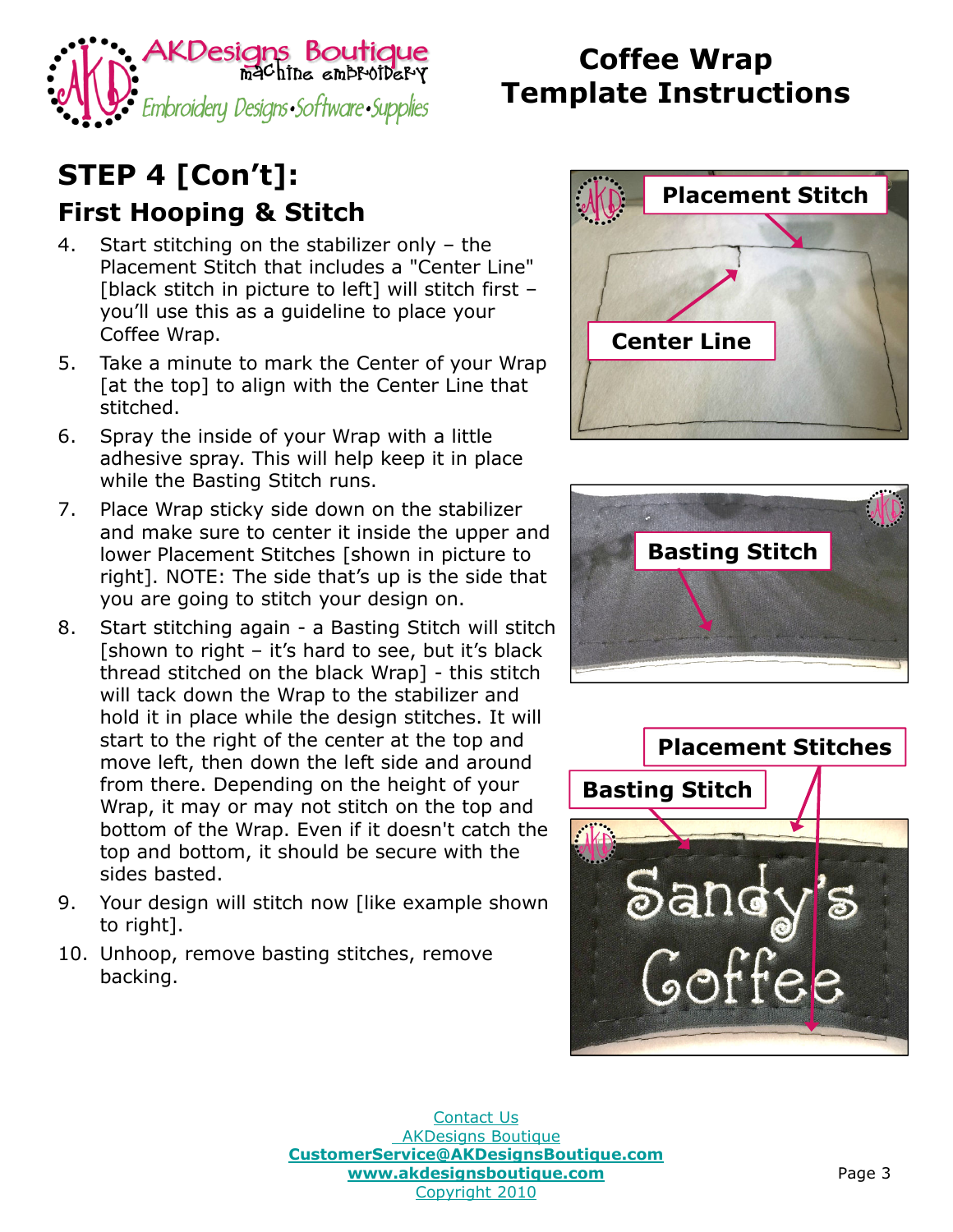

# **STEP 5: Second Hooping, Stitch & Finish**

1.Before you start sewing again, make sure that your presser foot is high enough to clear the 2 layers of Wrap material. You may need to change your foot to a shorter [higher] foot or press the layer together at the start so that the presser foot can make it over. This shouldn't be a problem at all for most machines, but you should be aware that it could be a problem. If the foot doesn't clear the material, it could break your needle.

2.Hoop your tearaway stabilizer [cutaway stabilizer is not recommended].

3.Put hoop in machine.

4.Open 2nd "SIDE" design on machine. Multiple Needle machines need to have stops added before Tack-down #1 and Tack-down #2.

5.Start stitching again – the stitch order for this hooping is listed below.

- 1. Placement stitch there will be 2 vertical stitches [shown in 1<sup>st</sup> picture on the right], you will want to lay the Wrap stitched side up with right edge just over the 2nd stitch line [farthest to the right] – so both stitches will be covered. The stitch that's on the left is where the Tack-down stitches will be stitched that's why it needs to be covered all the way.
- 2. Tack-down #1 will stitch a straight stitch on the bottom layer only [will] stitch bottom to top]. Shown in 3rd picture on the right.
- 3. Tack-down #2 fold Wrap over so good sides are together and this tack-down will straight stitch in place [will stitch top] to bottom].